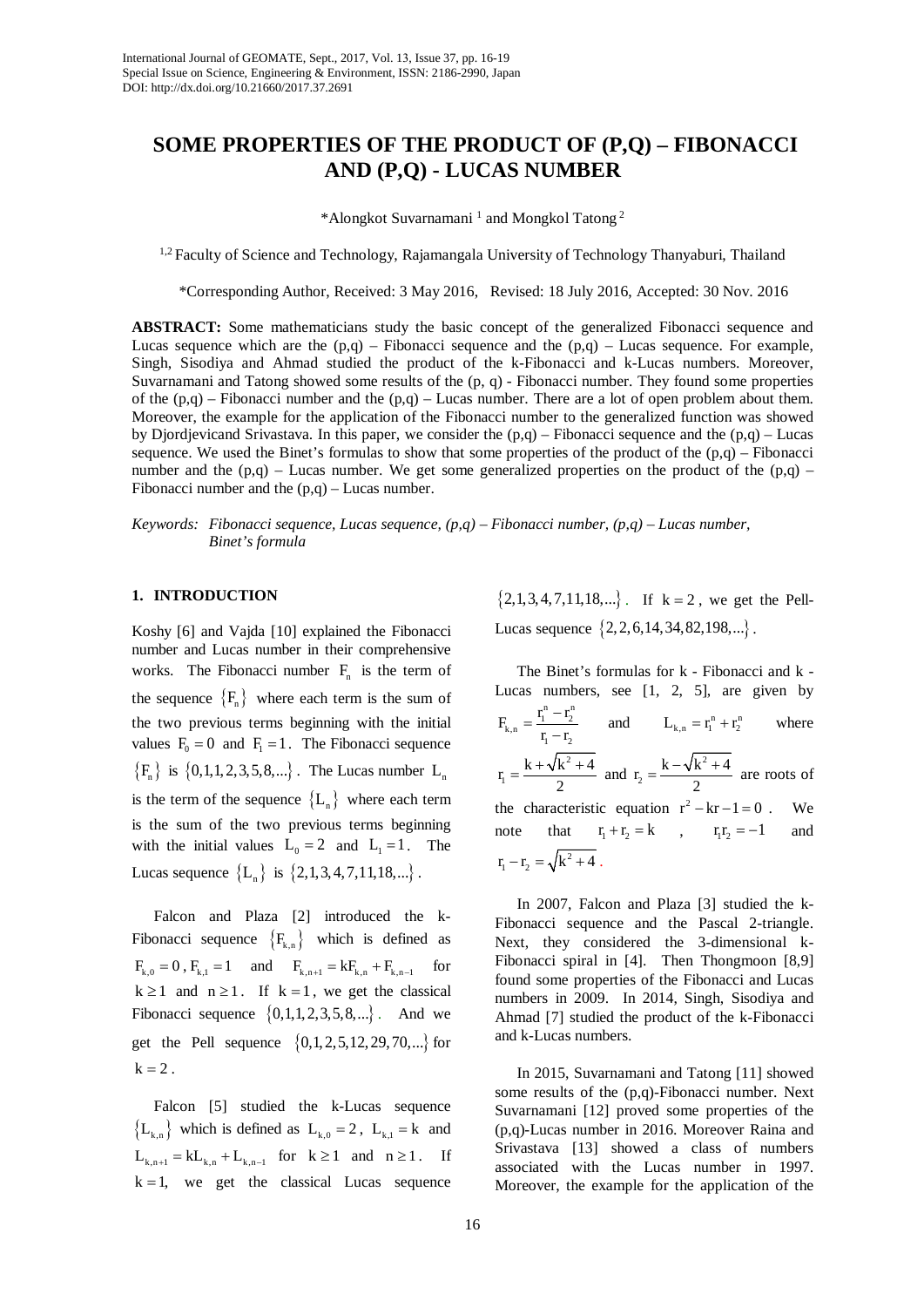Fibonacci number to the generalized function was showed by Djordjevic and Srivastava [14] in 2006. In this paper, we find some properties of the product of (p,q) Fibonacci and (p,q) Lucas numbers.

# **2. THEORITICAL BACKGROUND**

#### **2.1 The (p,q) - Fibonacci number**

The (p,q) - Fibonacci sequence  ${F_{p,q,n}}$  is defined as  $F_{p,q,0} = 0$ ,  $F_{p,q,1} = 1$  and  $F_{p,q,n} = p F_{p,q,n-1} + q F_{p,q,n-2} \quad \text{for} \quad p\geq 1 \quad , \quad q\geq 1 \quad \text{and}$  $n \ge 2$ . So, the  $(p,q)$  - Fibonacci number is the each term of the (p,q) - Fibonacci sequence.

#### **2.2 The (p,q) - Lucas number**

The  $(p,q)$  - Lucas sequence  $\{L_{p,q,n}\}\$ is defined as  $L_{p,q,0} = 2$ ,  $L_{p,q,1} = p$  and  $L_{p,q,n} = pL_{p,q,n-1} + qL_{p,q,n-2}$  for  $p \ge 1$ ,  $q \ge 1$  and  $n \ge 2$ . So, the  $(p,q)$  - Lucas number is the each term of the (p,q) - Lucas sequence.

### **2.3 The Binet's formula**

The Binet's formula for (p,q) - Fibonacci number  $F_{p,q,n}$  is given by  $F_{p,q,n} = \frac{r_1^n - r_2^n}{r_1 - r_2}$  $F_{p,q,n} = \frac{r_1^n - r_2^n}{r_1 - r_2}$  where 2 1  $r_1 = \frac{p + \sqrt{p^2 + 4q}}{2}$  and  $r_2 = \frac{p - \sqrt{p^2}}{2}$ 2  $r_2 = \frac{p - \sqrt{p^2 + 4q}}{2}$  $=\frac{p-\sqrt{p^2+4q}}{q}$  are roots of the characteristic equation  $r^2 - pr - q = 0$ . And the Binet's formula for  $(p,q)$  - Lucas number  $L_{p,q,n}$ is given by  $L_{p,q,n} = r_1^n + r_2^n$ . We note that  $r_1 + r_2 = p$ ,  $r_1 r_2 = -q$  and  $r_1 - r_2 = \sqrt{p^2 + 4q}$ . We prove the Binet's formulas for (p,q) - Fibonacci number and (p,q) - Lucas number by mathematical induction.

# **3. THE PRODUCT OF (P,Q) - FIBONACCI NUMBER AND (P,Q) - LUCAS NUMBER**

**Theorem 1.** Suppose that p, q, m and n be positive integers. We get

$$
F_{p,q,m+n}L_{p,q,m}=F_{p,q,2m+n}+(-q)^mF_{p,q,n}\,.
$$

**Proof.** Let p, q, m and n be positive integers. We have

 $F_{p,q,m+n} L_{p,q,m}$ 

$$
= \left(\frac{r_1^{m+n} - r_2^{m+n}}{r_1 - r_2}\right) \left(r_1^m + r_2^m\right)
$$
  
\n
$$
= \frac{r_1^{2m+n} - r_2^{2m+n} + r_1^{m+n}r_2^m - r_1^m r_2^{m+n}}{r_1 - r_2}
$$
  
\n
$$
= \frac{r_1^{2m+n} - r_2^{2m+n} + (r_1r_2)^m (r_1^n - r_2^n)}{r_1 - r_2}
$$
  
\n
$$
= \frac{r_1^{2m+n} - r_2^{2m+n}}{r_1 - r_2} + (r_1r_2)^m \left(\frac{r_1^n - r_2^n}{r_1 - r_2}\right)
$$
  
\n
$$
= F_{p,q,2m+n} + (-q)^m F_{p,q,n}.
$$

**Theorem 2.** Suppose that p, q, m and n be positive integers. We get

 $F_{p,q,m} L_{p,q,m+n} = F_{p,q,2m+n} - (-q)^m F_{p,q,n}$ .

**Proof.** Let p, q, m and n be positive integers. We have

$$
F_{p,q,m}L_{p,q,m+n} = \left(\frac{r_1^m - r_2^m}{r_1 - r_2}\right) \left(r_1^{m+n} + r_2^{m+n}\right)
$$
  
\n
$$
= \frac{r_1^{2m+n} - r_2^{2m+n} - r_1^{m+n}r_2^m + r_1^m r_2^{m+n}}{r_1 - r_2}
$$
  
\n
$$
= \frac{r_1^{2m+n} - r_2^{2m+n} - (r_1r_2)^m (r_1^n - r_2^n)}{r_1 - r_2}
$$
  
\n
$$
= \frac{r_1^{2m+n} - r_2^{2m+n}}{r_1 - r_2} - (r_1r_2)^m \left(\frac{r_1^n - r_2^n}{r_1 - r_2}\right)
$$
  
\n
$$
= F_{p,q,2m+n} - (-q)^m F_{p,q,n}.
$$

**Theorem 3.** Suppose that p, q, m and n be positive integers where  $m > n$ . We get

$$
F_{p,q,m-n}L_{p,q,m+n}=F_{p,q,2m}-\left(-q\right)^{m-n}F_{p,q,2n}\,.
$$

**Proof.** Let p, q, m and n be positive integers where  $m > n$ . We have

$$
\begin{aligned} F_{p,q,m-n}L_{p,q,m+n} \\ = & \bigg(\frac{r_1^{m-n}-r_2^{m-n}}{r_1-r_2}\bigg)\Big(r_1^{m+n}+r_2^{m+n}\Big) \end{aligned}
$$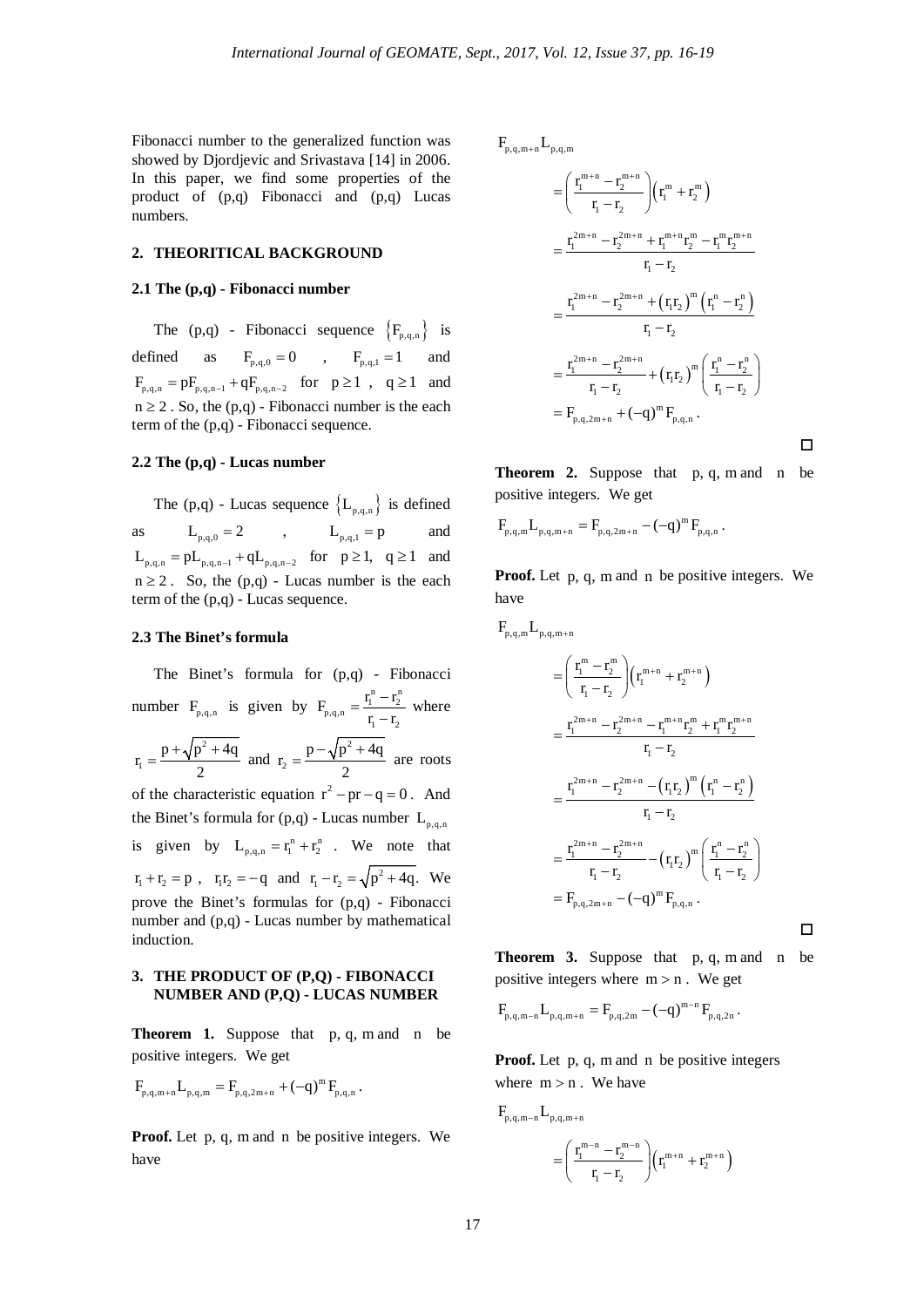$\Box$ 

 $\Box$ 

$$
=\frac{r_1^{2m}-r_2^{2m}-r_1^{m+n}r_2^{m-n}+r_1^{m-n}r_2^{m+n}}{r_1-r_2}\\\\=\frac{r_1^{2m}-r_2^{2m}-\left(r_1r_2\right)^{m-n}\left(r_1^{2n}-r_2^{2n}\right)}{r_1-r_2}\\\\=\frac{r_1^{2m}-r_2^{2m}}{r_1-r_2}-\left(r_1r_2\right)^{m-n}\left(\frac{r_1^{2n}-r_2^{2n}}{r_1-r_2}\right)\\\\=F_{p,q,2m}-\left(-q\right)^{m-n}F_{p,q,2n}~.
$$

**Theorem 4.** Suppose that p, q, m and n be positive integers where  $m > n$ . We get

$$
F_{p,q,m+n} L_{p,q,m-n} = F_{p,q,2m} + (-q)^{m-n} \, F_{p,q,2n} \; .
$$

**Proof.** Let p, q, m and n be positive integers where  $m > n$ . We have

$$
F_{p,q,m+n}L_{p,q,m-n}
$$
\n
$$
= \left(\frac{r_1^{m+n} - r_2^{m+n}}{r_1 - r_2}\right) \left(r_1^{m-n} + r_2^{m-n}\right)
$$
\n
$$
= \frac{r_1^{2m} - r_2^{2m} + r_1^{m+n}r_2^{m-n} - r_1^{m-n}r_2^{m+n}}{r_1 - r_2}
$$
\n
$$
= \frac{r_1^{2m} - r_2^{2m} + (r_1r_2)^{m-n}\left(r_1^{2n} - r_2^{2n}\right)}{r_1 - r_2}
$$
\n
$$
= \frac{r_1^{2m} - r_2^{2m}}{r_1 - r_2} + (r_1r_2)^{m-n}\left(\frac{r_1^{2n} - r_2^{2n}}{r_1 - r_2}\right)
$$
\n
$$
= F_{p,q,2m} + (-q)^{m-n}F_{p,q,2n}.
$$

**Theorem 5.** Suppose that p, q, m and n be positive integers where  $n > k$ . We get

$$
F_{p,q,m+n}L_{p,q,m+k}=F_{p,q,2m+n+k}+(-q)^{m+k}F_{p,q,n-k}\,.
$$

**Proof.** Let p, q, m and n be positive integers where  $n > k$ . We have

$$
\begin{aligned} F_{p,q,m+n} L_{p,q,m+k} \\&= \Bigg(\frac{r_1^{m+n} - r_2^{m+n}}{r_1-r_2}\Bigg) \Big(r_1^{m+k} + r_2^{m+k}\Bigg) \\&= \frac{r_1^{2m+n+k} - r_2^{2m+n+k} + r_1^{m+n}r_2^{m+k} - r_1^{m+k}r_2^{m+n}}{r_1-r_2} \end{aligned}
$$

$$
= \frac{r_1^{2m+n+k} - r_2^{2m+n+k} + (r_1r_2)^{m+k} (r_1^{n-k} - r_2^{n-k})}{r_1 - r_2}
$$
  

$$
= \frac{r_1^{2m+n+k} - r_2^{2m+n+k}}{r_1 - r_2} + (r_1r_2)^{m+k} \left(\frac{r_1^{n-k} - r_2^{n-k}}{r_1 - r_2}\right)
$$
  

$$
= F_{p,q,2m+n+k} + (-q)^{m+k} F_{p,q,n-k}.
$$

**Theorem 6.** Suppose that p, q, m and n be positive integers where  $n < k$ . We get

$$
F_{p,q,m+n}L_{p,q,m+k}=F_{p,q,2m+n+k}-(-q)^{m+n}\,F_{p,q,k-n}\,.
$$

**Proof.** Let p, q, m and n be positive integers where  $n < k$ . We have

$$
F_{p,q,m+n}L_{p,q,m+k}
$$
\n
$$
= \left(\frac{r_1^{m+n} - r_2^{m+n}}{r_1 - r_2}\right) \left(r_1^{m+k} + r_2^{m+k}\right)
$$
\n
$$
= \frac{r_1^{2m+n+k} - r_2^{2m+n+k} + r_1^{m+n}r_2^{m+k} - r_1^{m+k}r_2^{m+n}}{r_1 - r_2}
$$
\n
$$
= \frac{r_1^{2m+n+k} - r_2^{2m+n+k} + (r_1r_2)^{m+n} \left(r_1^{k-n} - r_2^{k-n}\right)}{r_1 - r_2}
$$
\n
$$
= \frac{r_1^{2m+n+k} - r_2^{2m+n+k}}{r_1 - r_2} + (r_1r_2)^{m+n} \left(\frac{r_1^{k-n} - r_2^{k-n}}{r_1 - r_2}\right)
$$
\n
$$
= F_{p,q,2m+n+k} - (-q)^{m+n} F_{p,q,k-n}.
$$

#### **4. CONCLUSION**

In this paper, we consider the  $(p,q)$  – Fibonacci sequence and the  $(p,q)$  – Lucas sequence. We used the Binet's formulas to show that some properties of the product of the  $(p,q)$  – Fibonacci number and the  $(p,q)$  – Lucas number. We get some generalized properties on the product of the  $(p,q)$  – Fibonacci number and the  $(p,q)$  – Lucas number.

# **5. ACKNOWLEDGEMENTS**

This research is the part of the project 'Solutions of Diophantine Equations' which was supported the foundation (In 2016) by the Faculty of Sciences and Technology, Rajammangala University of Technology Thanyaburi, Thailand.